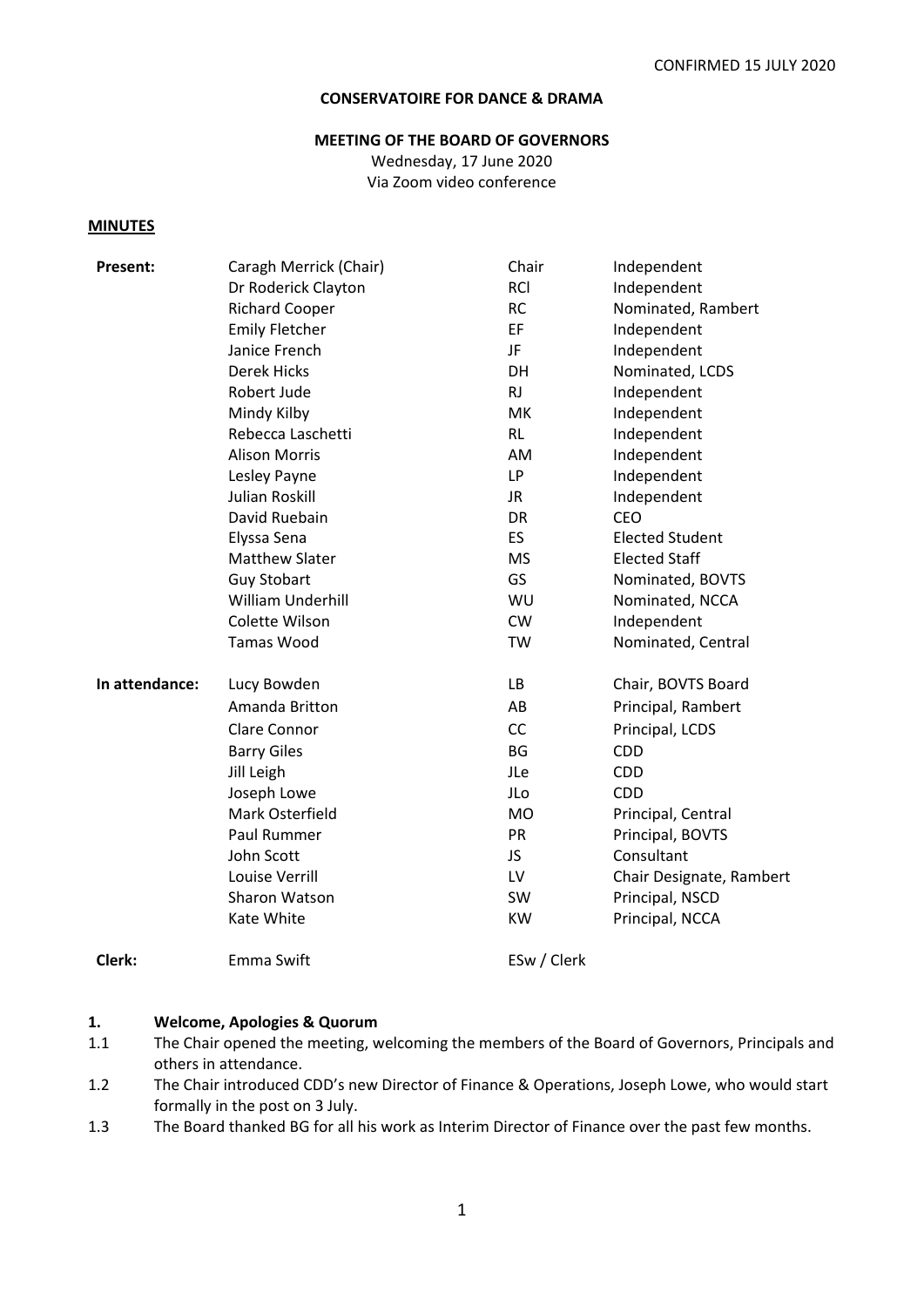1.4 Apologies were **received** and **accepted** from the following governors unable to attend:

| Brian Brodie     | ВB  | Nominated, NSCD       |
|------------------|-----|-----------------------|
| Pete Dunleavy    | PD. | <b>Staff Governor</b> |
| Martin Halliwell | MН  | Independent           |
| Rabia Harrison   | RH  | Independent           |
|                  |     |                       |

1.5 It was **acknowledged** that the meeting was quorate. The meeting proceeded to business.

# **2. Declarations of Interest**

- 2.1 The Chair noted there had been some correspondence regarding conflicts of interest in relation to the complications of CDD's structure and that further advice should be sought. The meeting would proceed on the understanding that Nominated Governors could note whether they were making a comment from the perspective of their school or from a CDD perspective.
- 2.2 The Chair noted that the additional meeting had been convened as a bridge and update between May and the July meeting where more decisions would be made.
- 2.3 There were no interests declared.

## **3. Minutes of the Previous Meeting**

3.1 The minutes of the meeting of the Board of Governors held on 20 May 2020 (**BG20/24**) were **confirmed** as a fair and accurate record of the meeting.

#### **4. Matters Arising from the Minutes**

- 4.1 Matters arising from the minutes of the previous meeting (**BG20/25**) were **reviewed**.
- 4.1.1 All matters arising had been resolved or were covered on the agenda.

## **5. Report of the Chair**

- 5.1 An oral report from the Chair was **received**.
- 5.1.1 The Chair stated that the overarching concerns in the sector at present with regards to the pandemic were for postgraduate students, whilst acknowledging the disparity between the sector as a whole and the particularities of CDD as a conservatoire.

# **6. Report of the Chief Executive Officer** *[part redacted]*

- 6.1 A report from the Chief Executive Officer on developments at CDD since the last meeting of the Board of Governors (**BG20/26**) was **received**.
- 6.1.1 DR gave apologies for the short notice for some papers and noted that work had continued up to the previous day in order to provide up-to-date information.
- 6.1.2 DR confirmed that he had made an offer for the post of Director of Business Development to an excellent candidate with a start date in early August.
- 6.1.3 *[redacted]*
- 6.1.4 DR noted that some developments under finance would be noted under the update on Covid-19. The CDD budget and Annual Business Plan would go to Finance Committee on 29 June and then to the July Board for approval. A query was raised regarding the extent of School FDs involvement in the budget setting process. DR confirmed that School FDs had met to give a first cut view on the budget and had been intensely involved in the work around modelling scenarios and mitigations. The proposed budget had been iterated in light of their comments and those of the Principals at CEC. The Annual Business Plan would be shared with CEC and FDs ahead of the Finance Committee meeting.
- 6.1.5 CW queried the impact of not replacing the role of Quality Officer. DR noted this was in part a decision to reallocate resource to new role of DBD and wanting not to increase staff headcount. JLe confirmed that the overall workload for the quality team had reduced with the departure of LAMDA and RADA and also due to a review of the academic meeting cycle. JLe confirmed she did not anticipate any other areas of work would be impacted at this time.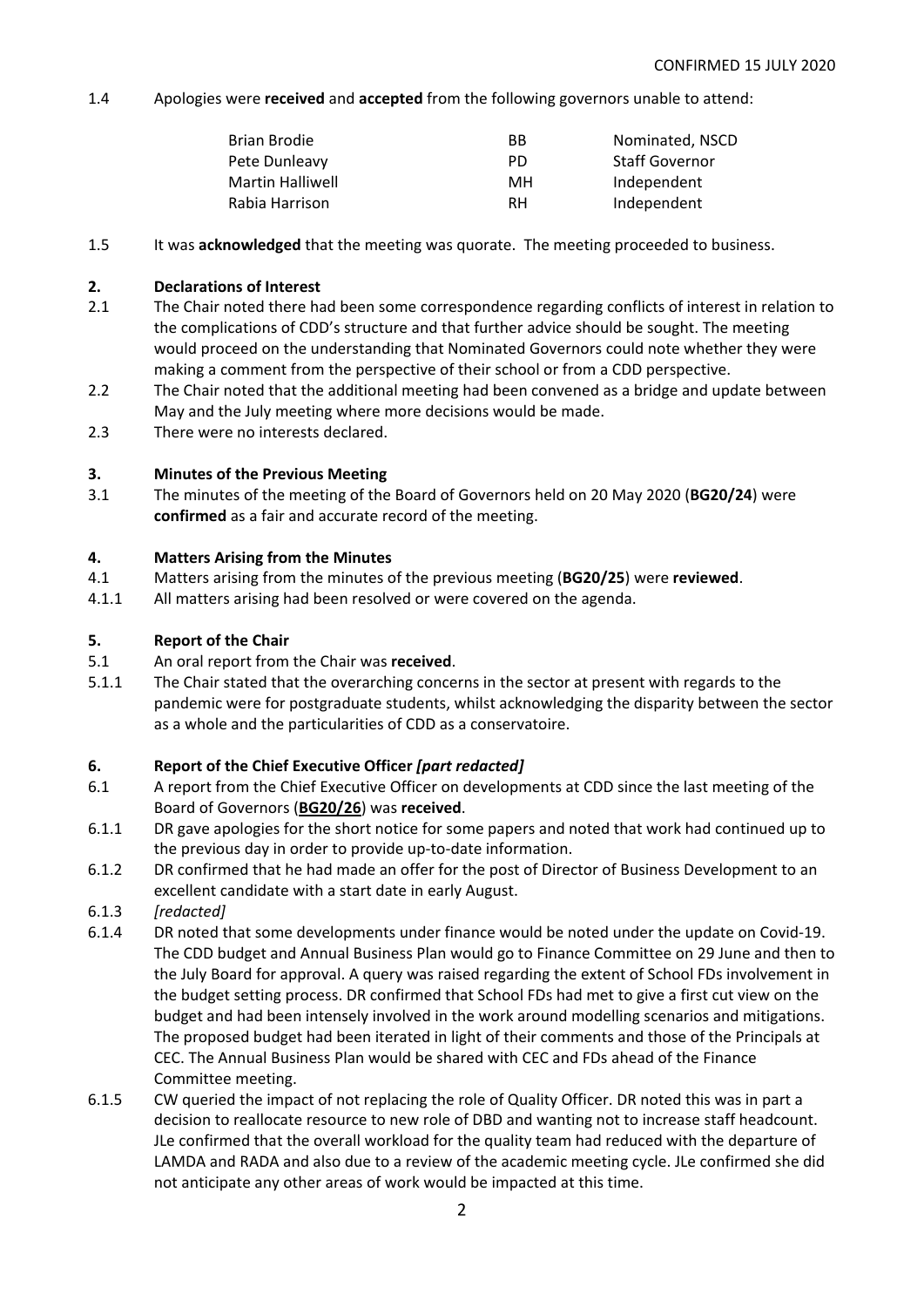- 6.2. The letter from Universities Minister Michelle Donelan regarding the Student Number Cap (**BG20/27**) was **noted**.
- 6.2.1 DR noted that student number controls had previously been removed as part of the government ambition to create a market in the sector. A cap had been temporarily reintroduced to deal with the circumstances arising from the pandemic and the intention was to cap at 5% above agreed numbers for last year, however the methodology for calculation of the cap was unclear.
- 6.2.2 DR noted the cap added a particular complexity for CDD as it had no centralised admissions system. Upon receipt of the letter many schools had already concluded offers and others were in the midst of this process. A degree of juggling was therefore necessary to ensure CDD did not exceed the cap. JLe confirmed that CDD had issued each school with a target for Home/EU new undergraduate students. The intention was to give as many places as possible and hit the target exactly, however the margin for error was very small.

# **7. Update on Covid-19** *[part redacted]*

- 7.1 An update on the financial resilience of the six Schools under certain possible scenarios for the impact of COVID 19 (**BG20/28**) was **received**.
- 7.1.1 The Chair acknowledged that this was a live and ongoing issue and much was evolving in real time.
- 7.1.2 DR outlined the context for the paper.
- 7.1.3 CORT had received financial modelling for all schools, although baseline figures were presented without mitigations.
- 7.1.4-9 *[redacted]*
- 7.1.10 DR noted that CDD had focused its work initially on the next 12-15 months, but subsequently would need to put attention on the forward look for all schools beyond 2020-21, including submission of the 5-year forecast to OfS in the autumn.
- 7.2 An update from the CEO on legal advice on the failure to educate insurance policies held by the Schools with regards to the Student Protection Plan was **received**. *[part redacted]*
- 7.2.1 DR noted that school policies were one area to explore as a potential amelioration for the impact of Covid-19 and with regards to CDD's SPP and R&CP commitments.
- 7.2.3 JLe confirmed that from the OfS perspective, the primary responsibility lay with CDD covered by its SPP. Universities would have an interest and their own SPP, but generally this would not cover students on validated courses. There was also a question as to whether anything in individual validating agreements between schools and validators dealt with complaints or academic provision. There was no case law or history of SPPs being invoked to date to offer a precedent.
- 7.2.4 It was agreed that clarity on the position of the validating universities should be sought in assessing the exposure of CDD to the SPP.

# **Action: CDD to explore position of validating universities in relation to the SPP.**

- 7.3 An update on communications between Schools and students (**BG20/30**) was **received**.
- 7.3.1 JLe reported that all schools were communicating extremely well with all students and potential students through a variety of methods. Responses were understood to be positive so far. CDD had received some direct queries. OfS would be concerned that communications were timely, accurate and robust regarding potential students. Schools had asked the CDD quality team to check some communications to ensure these meet consumer law guidelines.
- 7.3.2 The Chair invited the perspective of the Student Governor. ES noted that at the beginning of lockdown, students had been asking for schools to be more transparent. Halfway through the term communications were much better and students felt they were in the loop. ES had met with the CDD quality team to set up a student voice forum to address the lack of awareness among students about activities in other schools going forward.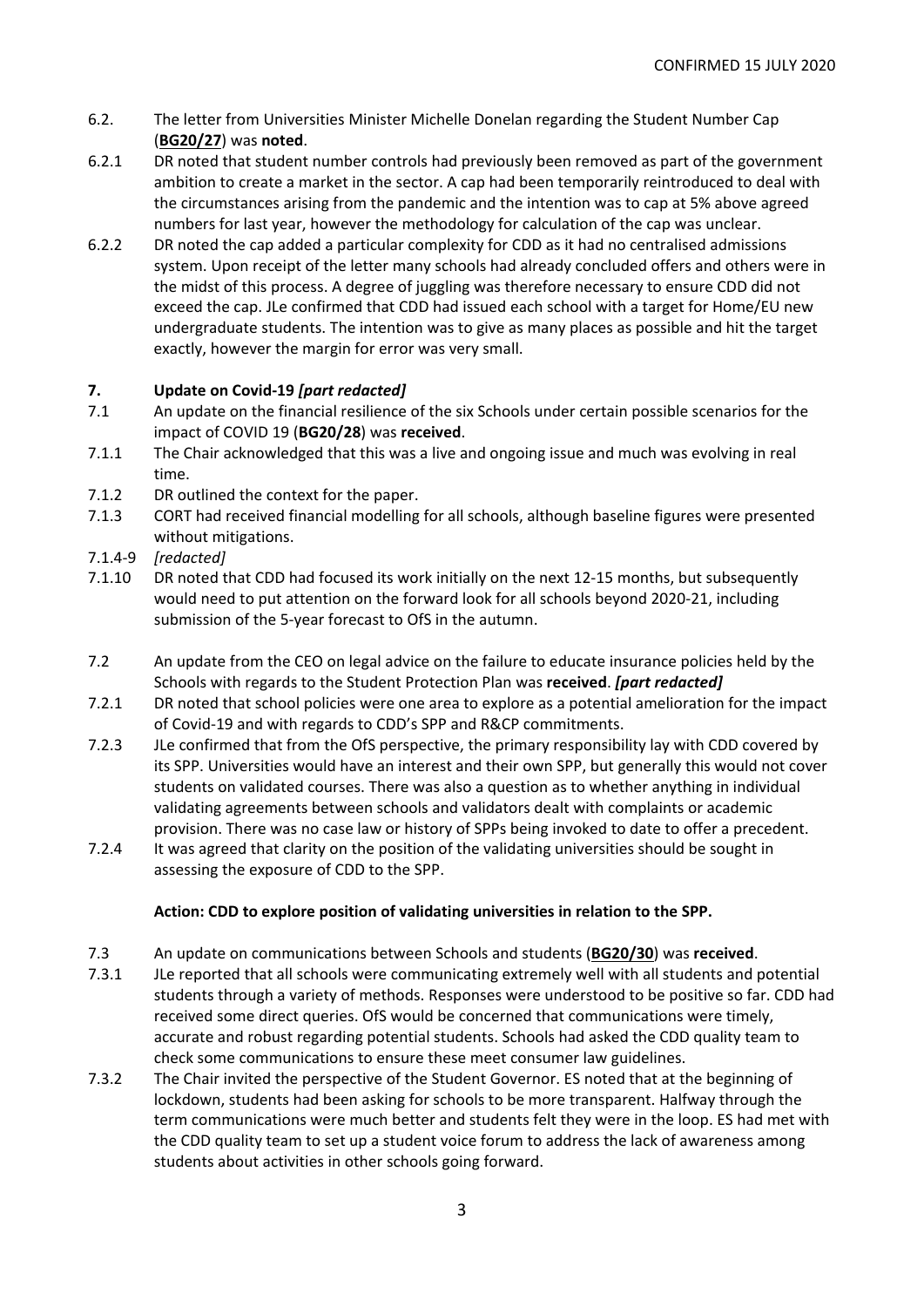- 7.3.4 The Chair noted the importance of having a strong student voice on the Board and thanked ES for her contribution.
- 7.3.5 JLe confirmed that the quality team had set up various channels and interest groups across CDD to allow groups to focus their own discussions, but with limited take up. The team relied heavily upon on schools to support this work and whilst schools were keen to facilitate, they were currently under great pressure especially where staff were furloughed. JLe and her team would continue to help students engage with this going forward and the team were monitoring forums to ensure the issues discussed had the correct information and to facilitate where needed.
- 7.3.6 A query was raised as to making use of surveys across CDD. JLe confirmed CEC had discussed this; all schools were undertaking various surveys which would be collated, however there was concern about imposing further surveys on students given survey fatigue. This could be an option further down the line when students could reflect on delivery throughout the pandemic. The NSS survey results (due 1 July) might also include comments.

# **Action: CEC to consider student feedback at a future meeting over the next few months.**

7.3.7 The Chair summarised the evolving situation. Financial mitigations now seemed to be reassuring and CDD should be able to come to a view on SPP commitments soon. CDD would continue to pursue the situation with insurance and with validating universities. CDD would continue to keep under review communications between schools and students and this could be debated further over the coming months.

# **8. Update on the Case for Change – confidential business**

- 8.1 An update on the Case for Change (**BG20/31**) was **received**.
- 8.1.1 The Chair confirmed there could be no cross-confirmation of views by different groups. The purpose of the paper was to acknowledge openly that different opinions were held by different groups of governors. The situation had been developing since May and there had been a number of conversations and correspondence since. The Chair felt there was a need to declare these positions openly.
- 8.1.2 The Chair asked the Independent Governors and the Member Schools to confirm whether their views were an accurate representation. These views were **confirmed** by those governors.
- 8.1.3 DHi noted it was helpful to clarify these positions. All governors were united in their interest in a good outcome for both students and schools. DHi referred to a paper produced by a HE consultant for one of the schools outlining a 'shared sovereignty' model and suggested this should be shared with the full Board.

#### **Action: ESw to circulate the paper on shared sovereignty to the Board.**

8.2 The proposed next step to convene a meeting for further consideration of a way forward was **confirmed**.

#### **9. Report of the Audit Committee**

- 9.1 The new model of risk register (**BG20/32**) was **considered**.
- 9.1.1 The Chair thanked the Audit Committee for their work in developing the new register and noted the importance of a refreshed approach given the new challenges CDD was facing.
- 9.1.2 AM reported that AC had discussed and fed back on an earlier version of the register. This was a work in progress which would change and evolve. Unsurprisingly the register contained a lot of red risks but this was to be expected given the current position. The next steps were to think about mitigating actions.
- 9.1.3 DR gave thanks to CW who had helped enormously in developing the new approach. DR noted comments he had received by email would be included in the next iteration. It was the intention to make this a standing item for the board with a cover sheet to flag changes at each meeting.